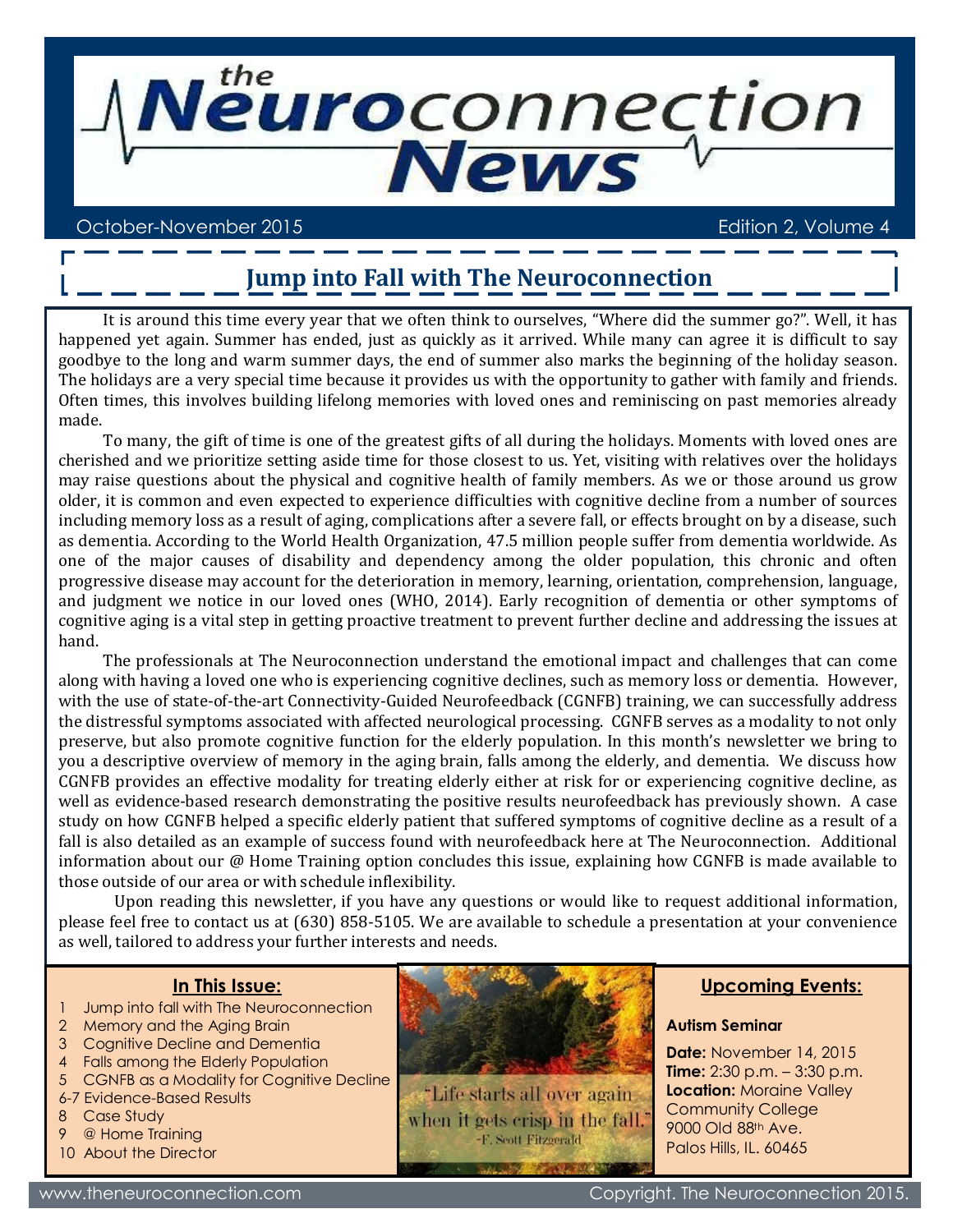### **Memory and the Aging Brain**

As we age, it is normal to experience a decline in memory capabilities for cognitive tasks. While the development of new neurons continues throughout our lives, blood flow and total volume in the brain begins to slowly decrease after reaching it's maximum size in our early twenties. Studies have shown one long-term effect of this aging mechanism is impairment to working memory, which is responsible for the processing and storage of new and previouslystored information. The decline in these processes directly affects operation of priming, semantic memory, short-term memory, and especially episodic memory within the brain. We may start to see an indication of this memory loss due aging as the "what", "when" and "where" of our daily lives become confusing or lost. Furthermore, difficulty shifting attention between tasks and slowed learning can be attributed to effects of normal aging as well.

Although memory loss can be recognized as an expected or normal result of aging, problems with memory may also be induced by other physical and psychological conditions. Complications from anxiety, depression, malnutrition, medication side effects, or infection can elicit changes in lifestyle or leave one feeling insecure, sad, and isolated. Coping with these stressors can leave some individuals more confused or forgetful than usual. In such cases it is important to address and treat these underlying problems in order to improve the regression in memory.



There is also a potential to improve and minimize memory loss as a result of the aging brain with simple social and cognitive exercises. Some of these include:

- · **Socializing**: Engaging in social and community activities helps to improve mood and memory function
- · **Exercise:** Physical activities like brisk walking or yoga can help boost and maintain brain
- **Regular check-ups:** Having your eyes and hearing tested regularly, as well as wearing your prescription glasses or hearing aids if you have them is vital to enabling one's ability to focus and learn
- · **Memory aids**: Strategies such as keeping a to-do list, establishing a routine, not rushing with new tasks or information, or using associations can work to provide the regulation and structure helpful to gaining control and confidence in memory.
- **Keeping a positive attitude**: Studies have shown that keeping a positive outlook about aging can improve memory performance in older adults.

While the simple forgetfulness of normal aging may not seem to warrant immediate care or attention, it is still beneficial to incorporate these techniques into one's day-to-day schedule. Along with these strategies, experts have also found significant improvements in memory function with the use of treatments like Connectivity Guided Neurofeedback.

For more information pertaining to the findings noted above, please review the reference below: Memory & Aging | American Psychological Association, APA. (n.d.). Retrieved September 14, 2015, from http://www.apa.org/pi/aging/memory-and-aging.pdf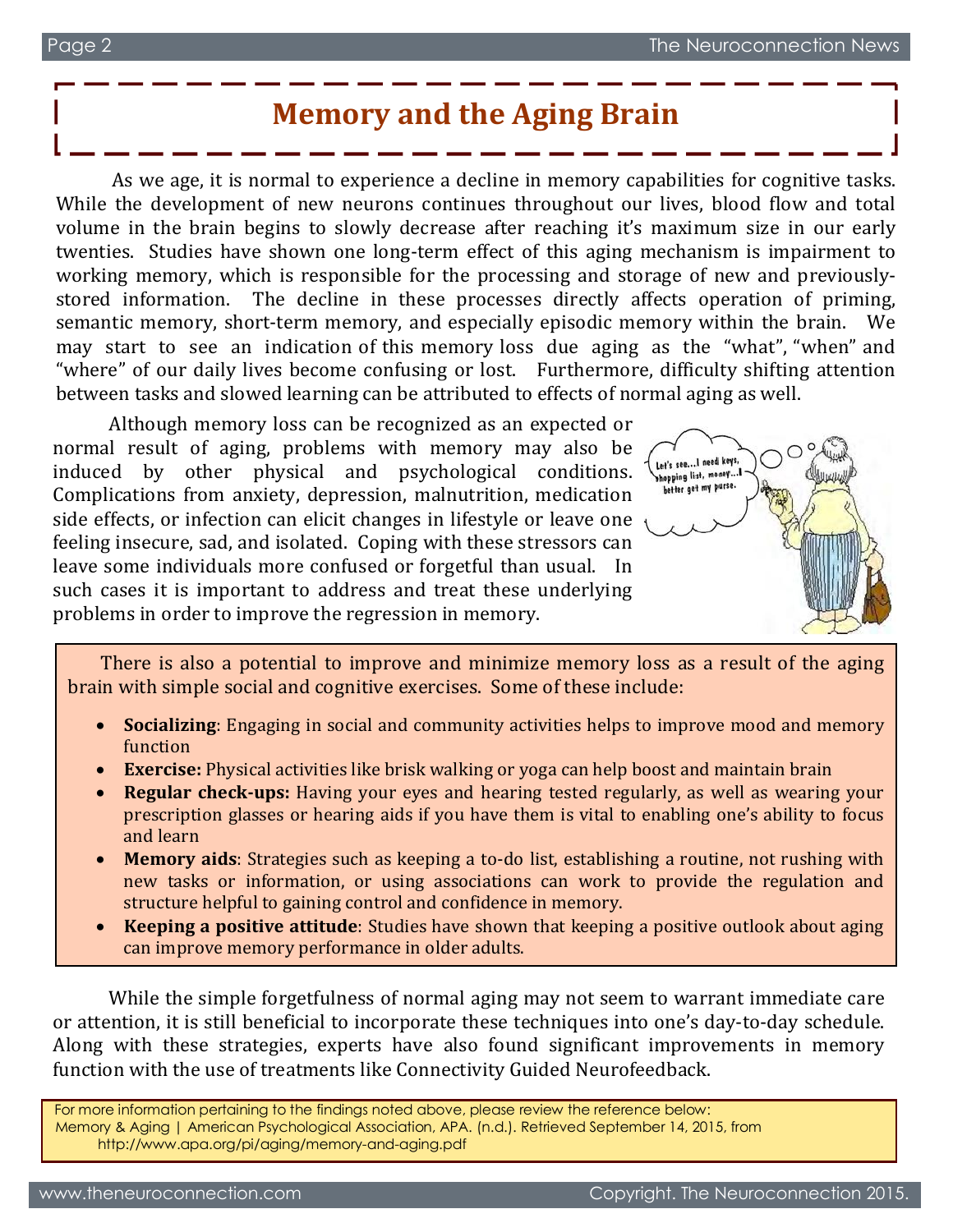# **Cognitive Decline and Dementia**

#### **About Dementia:**

When memory loss and decline of other cognitive abilities occur at a greater rate than the "normal" stages of aging, it may be an indication of a neurological disorder known as dementia. Symptoms generally manifest after the age of 65, however, atypical loss of cognitive functioning may begin years prior as "early onset dementia". Depending on the cause of the affected cognitive areas, dementia is classified as either reversible, or irreversible.

**The cause**: The cognitive decline seen with dementia is widely attributed to damage in the brain. The source of this damage can range anywhere from infection or interrupted blood supply to neurodegenerative disease. One of the most well-known neurodegenerative forms of dementia is Alzheimer's disease, accounting for 60 to 80 percent of all cases. In such cases, degeneration and death of brain cells occur faster than expected with effects of normal aging and causes exponential damage over time. The progression of any cell damage within the brain can consequently block communication and disrupt connectivity necessary for the survival of the cells, ultimately leading to the memory failure, processing delays, and other disabling symptoms of dementia.



**The signs**: Although the cause and extent of brain damage lead to varying symptoms of dementia, the disease can be signified overall by an "ongoing decline of the brain and it's abilities". Since dementia may present as a progressive disease, it can be beneficial to diagnose and address the symptoms as early as possible to combat further cognitive decline. While early onset of the disease can oftentimes appear similar to symptoms of normal aging, when the following cognitive lapses begin to inhibit one from performing typical everyday activities, it may warrant concern for dementia:

- **Memory loss**
- · Decreased understanding or ability to learn
- Reduced processing speed
- · Attention problems
- Difficulties finding the right word
- Lack of judgment or reason
- Difficulties retaining or recalling past experiences
- Disoriented in time or place
- Lost of interest in social engagements
- · Disorganized, restless behavior
- Sudden Mood swings
- **Depression**
- · Anxiety
- **Psychosis**

Once recognized, it is important to contact a doctor as soon as possible. Intervention on an early dementia diagnosis will not only serve to treat the presenting symptoms but may also help to slow and prevent further deteriorating effects that can come along with the disease.

**CGNFB Training**: While there is no known cure for dementia, research has shown that CGNFB may operate as a possible modality for slowing the symptoms of cognitive decline experienced with the disease. Training with neurofeedback serves to address the root cause of dementia by strengthening damaged and maximizing healthy connectivity within the brain. Since existing medication is often limited to maintaining current symptoms with continuous dosing, investigation into the efficacy of CGNFB modulating a lasting positive defense against cognitive decline has recently expanded.

For more information pertaining to the findings noted above, please review the reference below: Neurofeedback treatment for Dementia and Alzheimer symptoms | BrainTrainUK. (n.d.). Retrieved September 25, 2015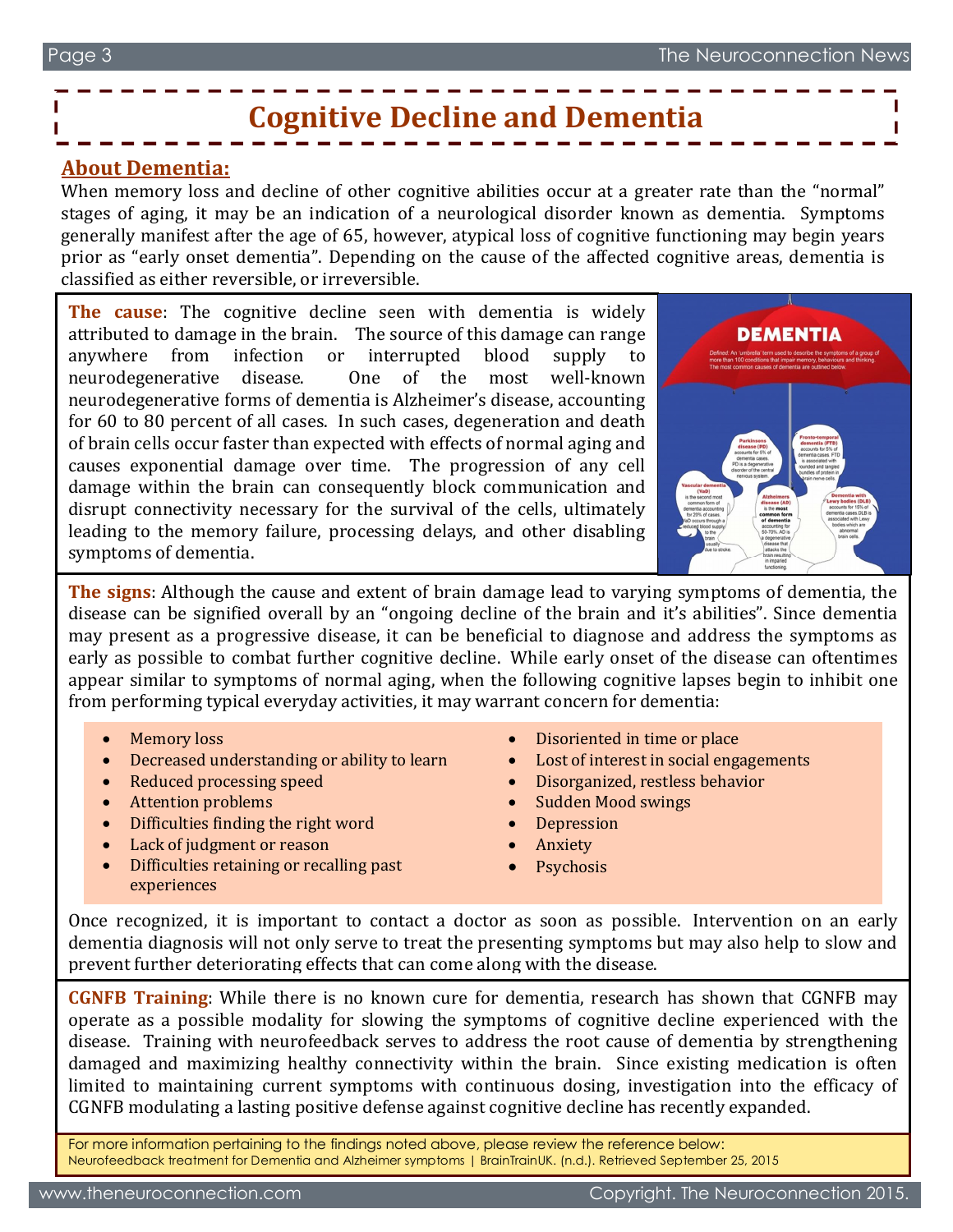### **Falls among the Elderly Population**

According to the National Council on Aging, falls are the leading cause of fatal and nonfatal injuries for older Americans. Annually, 30-40% of elderly people living in the community fall and 50% of nursing home residents fall. Additionally, in the US, falls are the leading cause of accidental death and the 7th leading cause of death in people 65 years of age and older; 75% of deaths caused by falls occur in the 13% of the population who are 65 years of age and older. (Rubenstein, 2013).

While many falls do not cause injuries, it is estimated that one out of five falls do cause a serious injury such as a broken bone or a head injury (CDC, 2015). In fact, falls are the most common cause of traumatic brain injuries (CDC, 2015).

The Centers for Disease Control and Prevention indicate that researchers have identified certain conditions that contribute to falling. These risk factors include:

- Lower body weakness
- Vitamin D deficiency
- · Difficulties with walking and balance
- · Use of medicines, such as tranquilizers, sedatives, or antidepressants.
- · Vision problems
- · Foot pain or poor footwear
- · Home hazard dangers such as broken or uneven steps, throw rugs or clutter that can be tripped over, and no handrails along stairs or in the bathroom



Falls with or without injury have a heavy impact on one's quality of life. After just one fall, older adults may grow to fear falling again and, as a result, limit their activity and social engagement. This can result in further physical decline, depression, social isolation, and feelings of helplessness. However, falls can be prevented. Listed below are some simple things one may do to keep themselves from falling:

- **Talk to your doctor** ask your doctor or healthcare provider to evaluate your risk, review your medicines and discuss vitamin D supplements
- · **Do strength and balance exercises** make your legs stronger and improve your balance
- **Have your eyes checked** visit an eye doctor at least once a year and update your eyeglasses if needed
- **Make your home safer** add grab bars inside and outside of your tub/shower and next to the toilet, put railings on both sides of stairs, make sure your home has lots of lighting, get rid of items you could trip over

For more information pertaining to the findings noted above, please review the references below: Falls Prevention Facts - NCOA. (2015, June 3). Retrieved September 23, 2015, from http://www.ncoa.org/news/resources-for-reporters/get-the-facts/falls-prevention-facts/ Important Facts about Falls. (2015, September 21). Retrieved September 23, 2015, from http://www.cdc.gov/homeandrecreationalsafety/falls/adultfalls.html Rubenstein, L. (2013, November 1). Falls in the Elderly - Geriatrics. Retrieved September 23, 2015, from http://www.merckmanuals.com/professional/geriatrics/falls-in-the-elderly/falls-in-the-elderly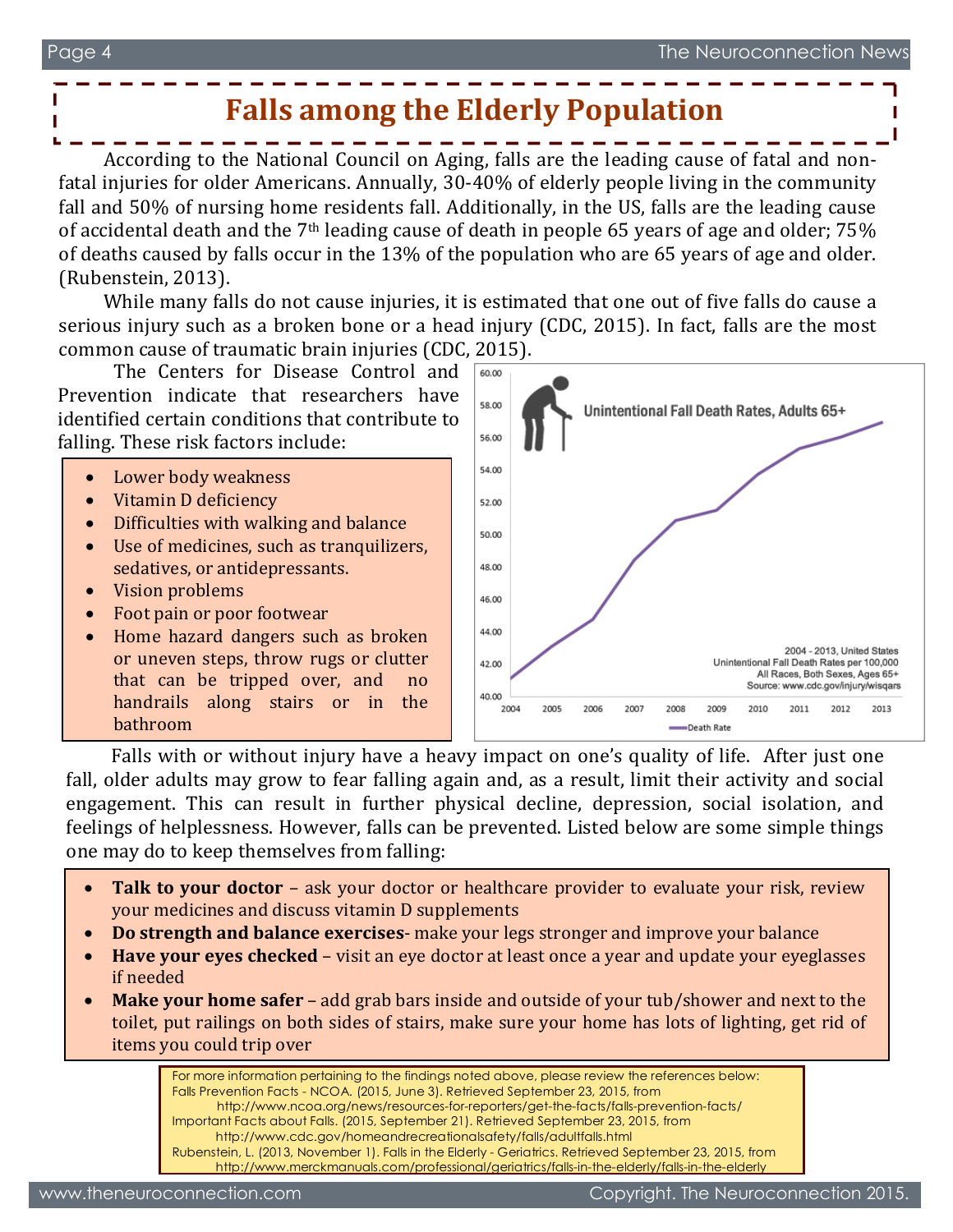# **Connectivity-Guided Neurofeedback (CGNFB) as a Modality for Cognitive Decline**

With the use of Connectivity-Guided Neurofeedback (CGNFB), research has demonstrated the power of neuroplasticity to improve cognitive functioning over time. Considering the effects of reduced volume and blood flow in an aging brain, quantitative EEG brain maps are helpful in revealing the positive impacts neurofeedback training can have on cognitive decline. Using these accessible representations of electrical activity, previous studies have shown a pattern of diminished activation within the frontal and temporal lobes of the brain associated with decreased cognition. In response to such research, experts have investigated how CGNFB can be used as a modality to preserving and promoting cognitive functioning for aging individuals.

For more information pertaining to the findings noted above, please review the reference below: Wang, Jinn-Rong, and Shulan Hsieh. "Neurofeedback Training Improves Attention and Working Memory Performance." Clinical Neurophysiology 124.12 (2013): 2406-420

Here at **The Neuroconnection**, similar practices with CGNFB are utilized to address cognitive decline due to aging. Treatment is non-invasive, with no adverse side effects that one might otherwise experience with medication. Using quantitative EEG analysis, our team is able to identify patterns of electrical activity that take into account both power and connectivity abnormalities between areas of the brain that may signify symptoms of cognitive decline. By training connections within these affected regions with neurofeedback, we are able to exercise and strengthen brain communication, thereby decreasing correlating symptoms. Our experts at The Neuroconnection recognize the significance of individual factors contributing to the impact on patients' cognitive changes and are determined to developing a comprehensive plan applying CGNFB, while also addressing environmental contributors.

### **The Neuroconnection has achieved the following results, with respect to cognitive decline due to aging:**

Improved cognitive ability in the areas of:

- o Memory
- o Attention
- o Verbal Skills
- o Orientation

Improved mood and function by:

- o Decreasing anxiety
- o Decreasing depression
- o Improved affect

*"A knowledge of brain science will provide one of the major foundations of the new age to come. That knowledge will spawn cures for disease, new machines based on brain function, further insights into our natures and how we know."*

**From "The Soul Made Flesh, The Discovery of The Brain and How it Changed the World" by Carl Zimmer, 2004**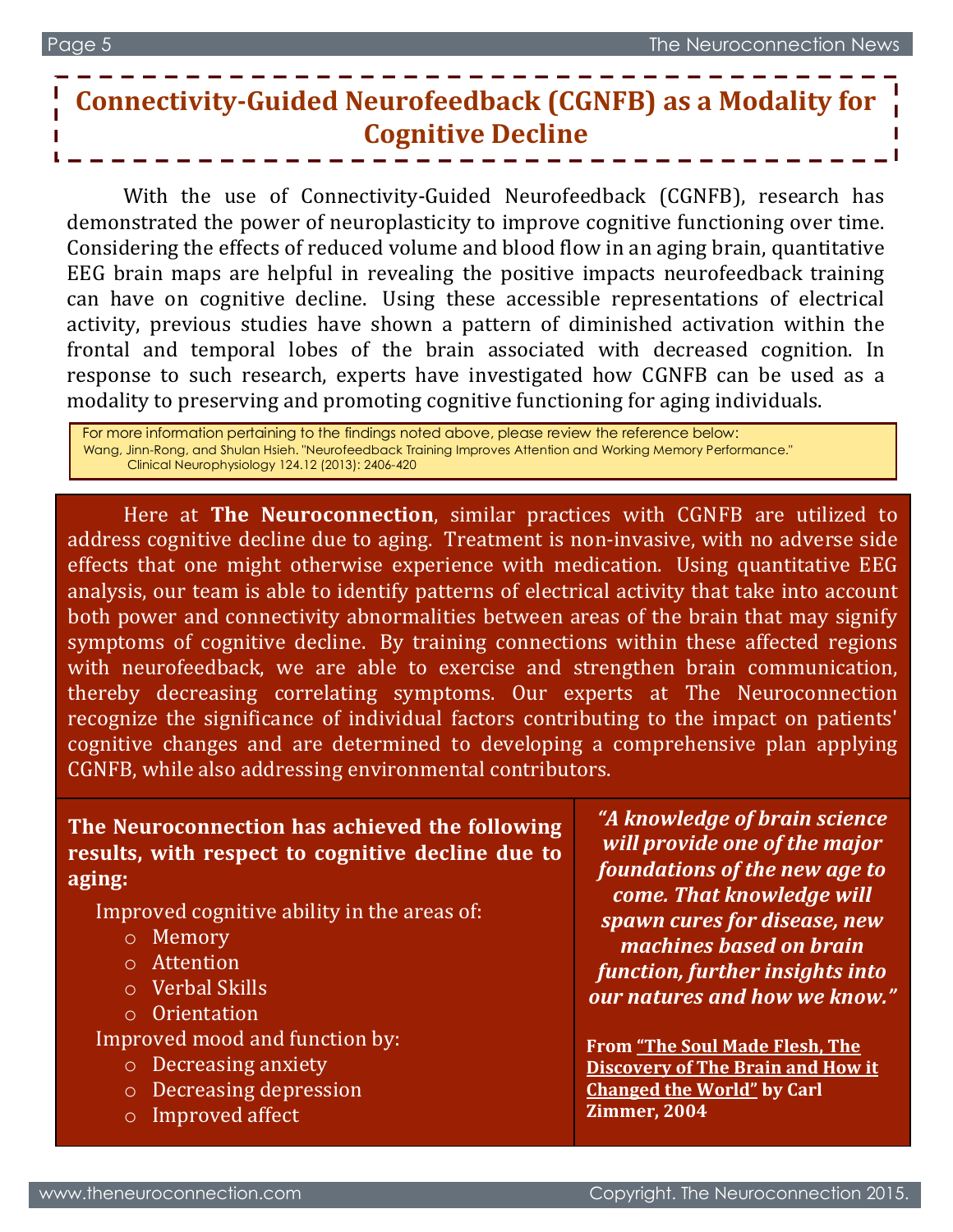## **Evidence-Based Results: CGNFB training improves attention and working memory in normal aging adults**

For a further look into the efficacy of neurofeedback, Wang et al 2013, applied a specific CGNFB protocol, involving up-regulation of frontal-midline theta activity, in order to investigate effects training has on attention and memory in both younger and older age.

From the thirty-two participants recruited for this study, 16 subjects (ages 21-24) represented the younger sample, while the remaining 16 (ages 61-72) comprised the older sample. Each age group was then anonymously divided into two groups: 8 to receive neurofeedback training (NFT) and 8 to receive sham-neurofeedback training (SFT). Prior to any form of training, all participants were administered the Attention Network Test (ANT) and the Modified Sternberg test to establish cognitive ability, as well as a resting QEEG recording for initial brain activity. The four groups; older neurofeedback training (ONFT), older shamneurofeedback training (OSFT), younger neurofeedback training (YNFT) and younger shamneurofeedback training (YSFT), all proceeded with 12 sessions of their respective training over the course of 4 weeks. The day following their last session, an ANT, Modified Sternberg test,

Results showed significant increase in theta activity from pre-training to post-training for both groups receiving neurofeedback treatment. Figure 6 displays the increased electrical brain activity, particularly within frontal brain regions, for the ONFT and YNFT groups but no significant changes in theta amplitudes for the OSFT or YSFT groups. Analysis of the cognitive assessments supported these findings with observed improvements in executive function for only those participants receiving neurofeedback treatment. Furthermore, older subjects given neurofeedback performed significantly better in both memory-testing and orienting function following their training, while those given sham training did not indicate any significant changes.

Collectively these findings help to demonstrate the effectiveness of using neurofeedback to up-regulate frontal-midline theta, thereby serving to sharpen processes associated with attention and working memory.



Fig. 6. Maps of the average differences of eyes-open resting theta amplitudes after the NFT with respect to the pre-training phase in each group. OSFT: the older shamneurofeedback training group; ONFT: the older neurofeedback training group; YSFT: the younger sham-neurofeedback training group; and YNFT: the younger neurofeedback training group.

For more information pertaining to the findings noted above, please review the reference below: Wang, Jinn-Rong, and Shulan Hsieh. "Neurofeedback Training Improves Attention and Working Memory Performance." Clinical Neurophysiology 124.12 (2013): 2406-420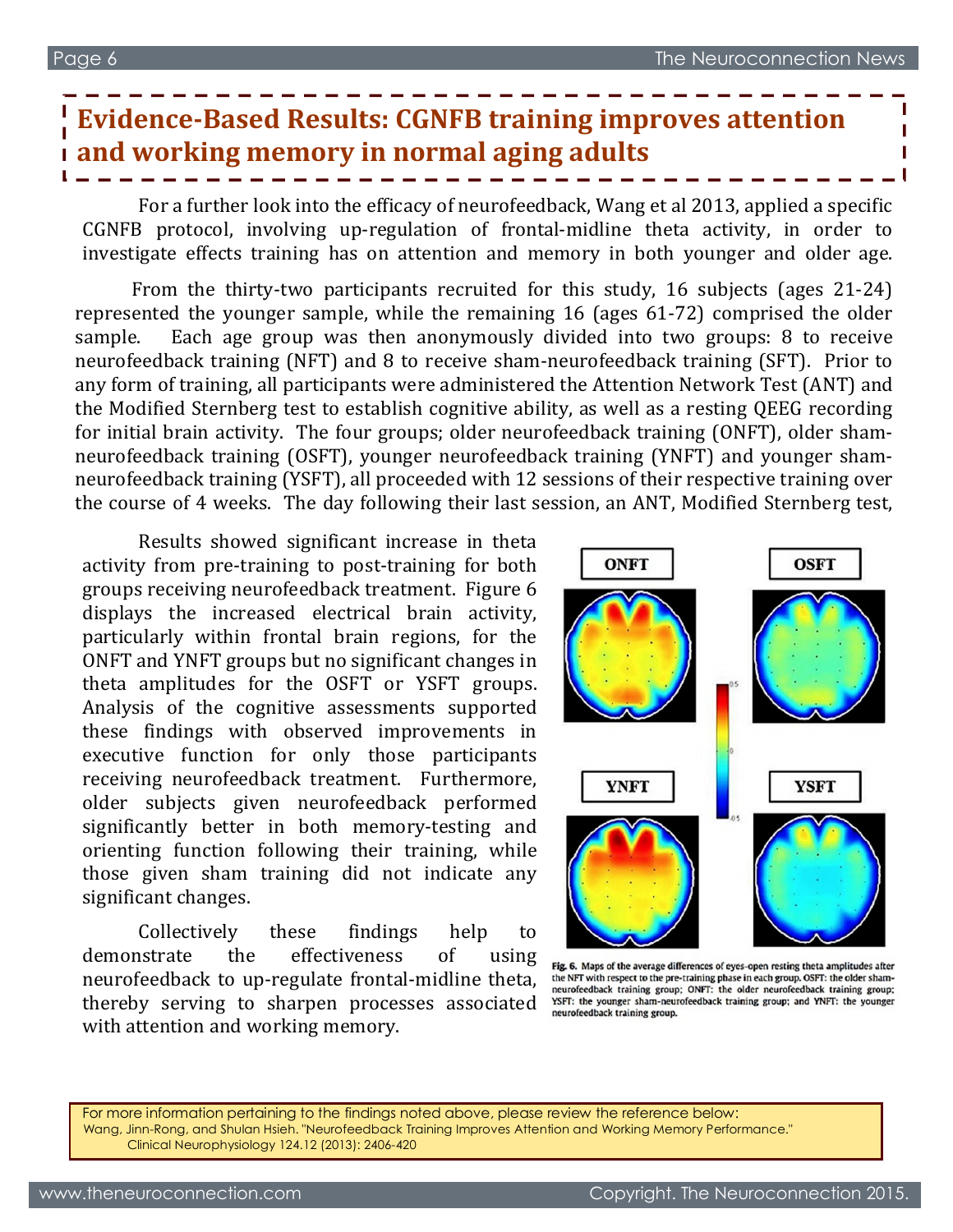## **Evidence-Based Results with Connectivity-Guided Neurofeedback**

#### Efficacy of Neurofeedback in Elderly with Risk for Cognitive Disorder (Becerra et al 2011):

One study by Becerra et al. 2011 confirmed the efficacy of Neurofeedback (NFB) training on memory through an investigation with healthy elderly subjects who presented electroencephalographic (EEG) risk for cognitive disorder. In the current research, NFB training that reinforces decreased theta activity was applied with the intention of reducing the probability of posterior cognitive decline, which is thought to be associated with an EEG abnormality of high theta absolute power (AP). Fourteen subjects between the ages of 60 and 84 with high theta AP were randomly assigned into two group: an experimental group that received NFB training with a reward (tone of 1000Hz) when theta AP was reduced and a control group that was given a sham NFB treatment with random administration of the same tone. Each participant received a total of 30 thirty-minute training sessions over the course of ten to twelve weeks. To analyze the effect of NFB on cognition and electrical brain activity an EEG recording along with WAIS and NEUROPSI tests were gathered from every individual before and six months after the first session of training.

Collectively, from the WAIS test the experimental

group presented significant increase the Verbal Comprehension Index, Verbal IQ and Working Memory Index, while the control group showed no significant increases in those parameters and a significant decrease in Executive IQ. The NEUROPSI battery, which measured both attention and memory, only indicated a significant increase in total score from the experimental group as well. These results suggest NFB may be associated with the development of cognitive function including verbal skills, attention, and memory. This was further confirmed by pre and post EEG recordings in which reduction in theta AP along the midline and frontal leads and an increase in alpha AP in the left hemisphere was observed. While the changes in midline theta AP are associated to improvements in attention tasks for the subject, the progression in verbal skills can be supported by the changes of theta and alpha AP within the frontal lobe. Together, the increased functioning of attentive and verbal processes observed in the elderly subjects suggests NFB may serve as a useful tool in preventing cognitive decline such as memory loss in health individuals.

For more information pertaining to the findings noted above, please review the reference below: L., D., Becerra, J., Fernandez, T., Roca-Stappung, M., Galan, L., Bosch, J., . . . Harmony, T. (2010). Neurofeedback in healthy elderly humans with electroencephalographic risk of cognitive impairment. Journal of Alzheimer's Disease, 28(2), 357-367

#### Efficacy of Neurofeedback on Dementia in Patients with Alzheimer's Disease (Luijmes 2013):

To take a further look at the effects on dementia, Luijmes et al 2013 conducted an analysis of Neurofeedback (NFB) on cognitive function in patients with Alzheimer's disease (AD). According to previous research, patients with AD are known to show greater theta activity in qEEG recordings when compared to those from typically aging individuals. This, along with increased delta and decreased alpha and beta served as EEG markers for selecting subjects with AD that could potentially benefit from NFB. Because NFB works to reward desired and inhibit unwanted electrical brain activity, treatment was hypothesized to function as a form of operant conditioning to facilitate corrections in the EEG abnormalities.

For the purpose of this study, 10 patients between the ages of 61 and 90 who presented EEG patterns for patients with AD were chosen to receive NFB training. The effects of their treatment were compared with progression examined in 123 AD patients who were instead receiving treatment as usual (TAU), or in this case cholinesterase

inhibitors. The patients selected for NFB were administered initial qEEGs to determine individualized protocols prior to training. Pre and post CAMCOG tests were given to determine a reliable change index (RCI) in eights measures of orientation, memory, and learning.

After fifteen weeks of 30 twenty-minute sessions, the NFB subjects showed significant improvement in learning memory, including recognition and recall of information, when compared to the collective group receiving TAU. On an individual level, RCI analysis indicated participants given NFB treatment maintained cognitive performance throughout the study while those given TAU had an overall decrement in cognitive function, with an exception of orientation in time. Collectively, the results showing a stability of cognitive performance and increased learning memory suggests NFB treatment may serve as an effective modality to address the progressive deterioration experienced in patients with Alzheimer's disease.

For more information pertaining to the findings noted above, please review the reference below: Luijmes, R. (2013). The Effectiveness of Neurofeedback on Cognitive Functioning in Patients with Alzheimer's Disease.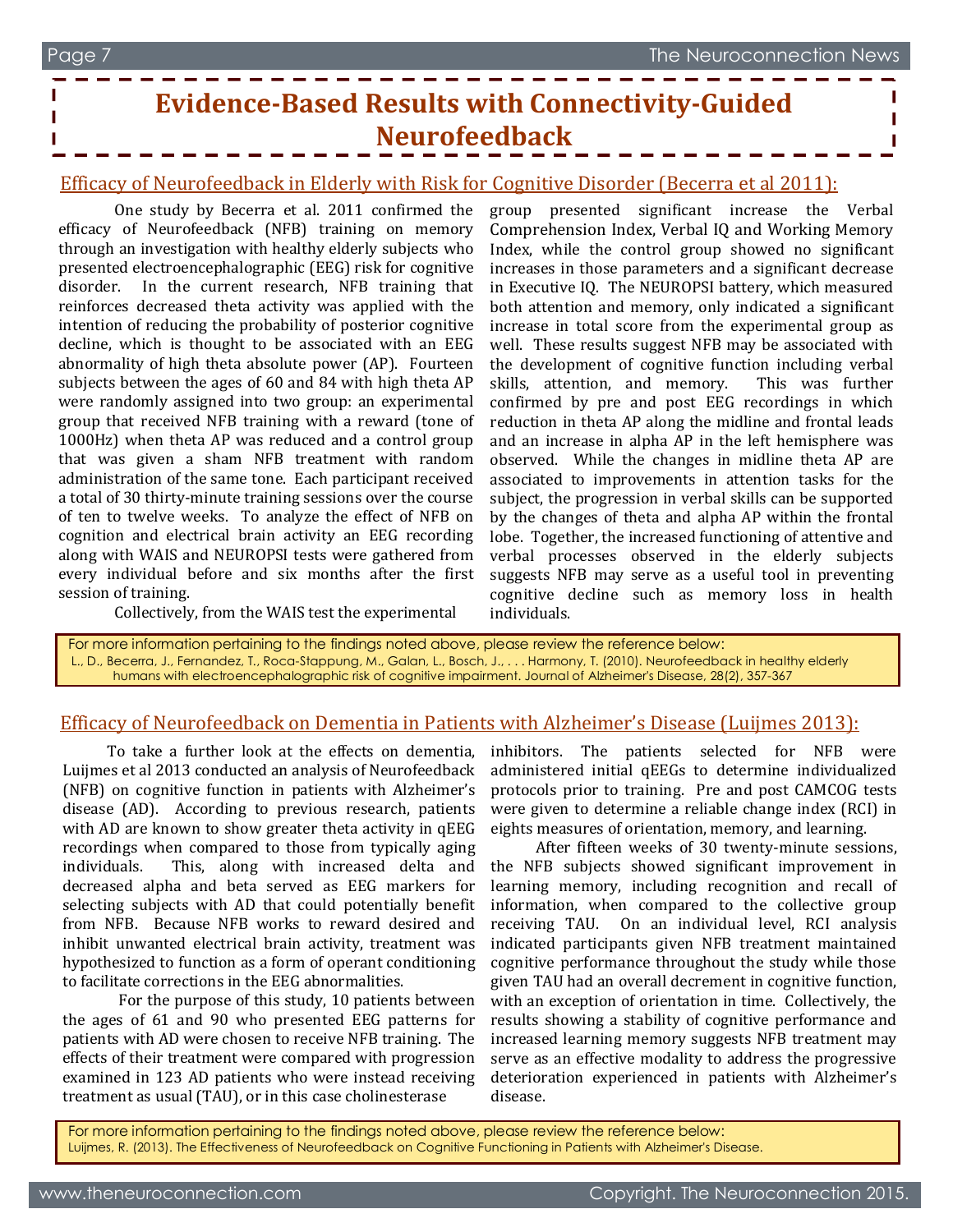# **The Neuroconnection Provides Success for Patient after Fall**

loss of fluid speech. Mood also became a concern as he reported unusually low motivation, depressed mood, irritability and high anxiety, which compounded onto With the use of Connectivity-Guided Neurofeedback (CGNFB), the Neuroconnection is proud to share the success of a particular client who was suffering from symptoms of cognitive decline. Prior to complications, at the age of 86 years old Steve was high functioning - a retired chemical engineer who continued to work up until a tragic fall that led him to the Neuroconnection. After falling down 8 stairs Steve laid unconscious for 2 minutes. He suffered heavy swelling on the back of his head, however, an MRI showed no abnormalities. Following the incident Steve began feeling "foggy"; he started experiencing problems with recall, including trouble finding words he wanted to say and resulting in additional new issues with increased sleep and poor organization and planning.

Steve approached the Neuroconnection less than a year after his fall in May 2015 with the hopes of addressing this cognitive decline. During Steve's initial visits, a QEEG, or brain map, was administered in order to determine the protocol for his CGNFB training, which he received in bi-weekly sessions through the months to follow. Upon returning from his first CGNFB session Steve and his wife reported he seemed more like his "old self" after waking up the next day. Within the next few weeks he noticed improvements in memory and was once again able to speak fluidly without as much of a struggle with word choice.

By the completion of his first set of sessions, Steve was happy to announce his "fog" was gone. Those around him even remarked on his progress and sense of mental clarity. His mood felt significantly lighter, with lower anxiety and less susceptibility to feeling overwhelmed. While Steve mentioned speech and depression were better since the past two months of treatment, he also acknowledged room for further improvements with his stutter and sensitive emotional state.

sessions that was determined after a re-map QEEG. After less than two months of this In light of the promising results, Steve was optimistic for a second set of CGNFB training, Steve indicates gradual and lasting progress in both memory and mood. His mental "fog" has stayed clear and he has noticed a considerable improvement in his ability to recall the short term. He reports a *"tremendous change"* since his fall and remains resolute in his training in order to continue to build upon the cognitive development he has already experienced.

The Neuroconnection is pleased to share the ongoing success of Steve's recovery of cognitive functioning during CGNFB treatment. We were delighted to see such a positive turnaround for Steve after his fall and look forward to seeing continual improvements in his speech and memory week to week.

*\*Names and dates have been changed to maintain confidentiality*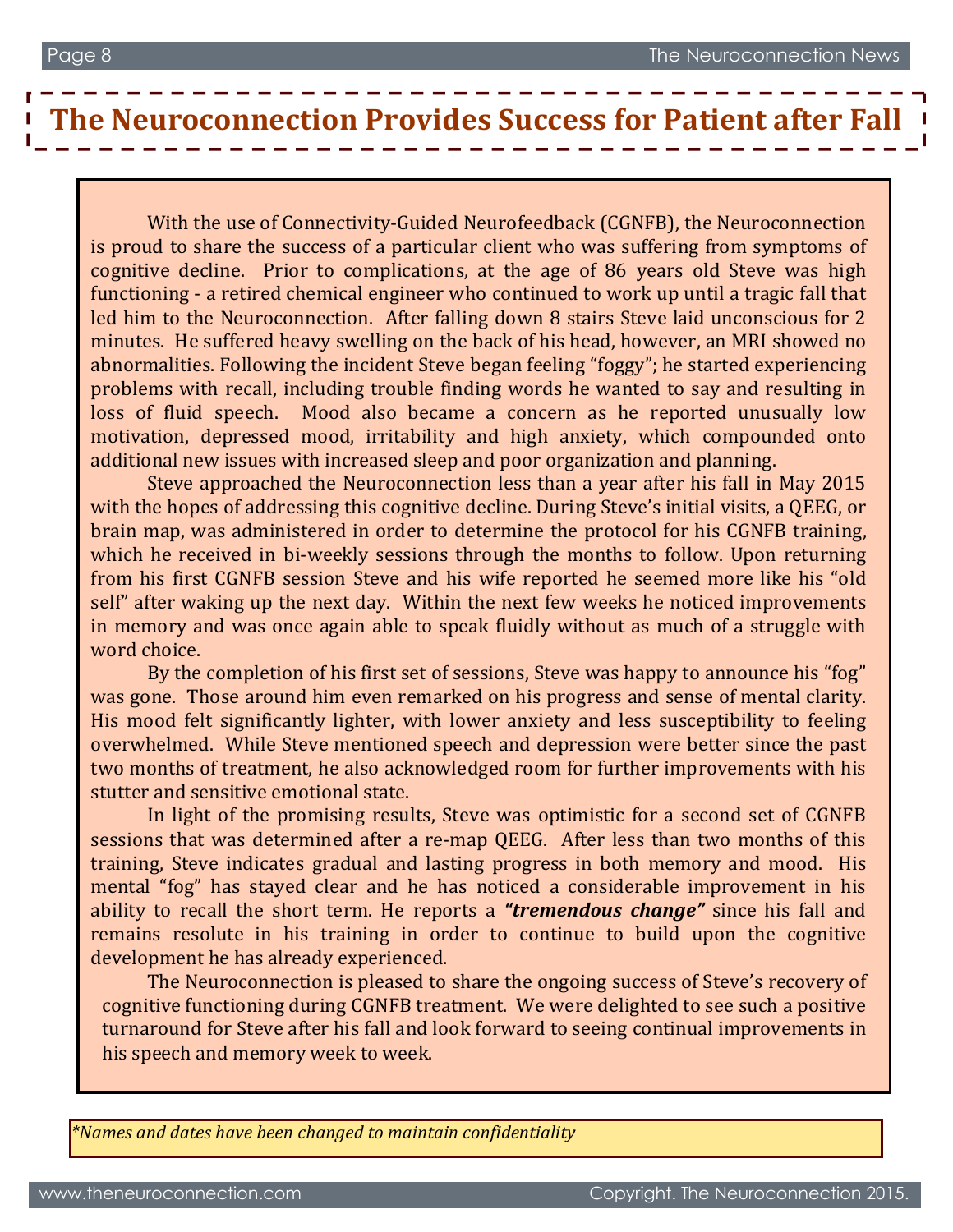# **@ Home Training through The Neuroconnection**

Upon seeing such excellent results in the past 7 years with Connectivity Guided Neurofeedback (CGNFB), we wanted to find a solution to provide the training to those outside of our area or with schedule inflexibility. As a result, The Neuroconnection provides an @ Home Training program to conduct CGNFB sessions in the convenience of your home. For the past 3 years, we have been providing our expertise and therapeutic treatment to families all around the world. The option of training daily at home has been proven successful with our clients expanding as far as Russia and India.

The @ Home Training program first starts off with an initial intake, along with a QEEG or "brain map" in the office. A custom protocol is then made for the specific needs of the client. At this time, an extended training session is set up within the office to instruct you on how to run a session. We provide you will all the necessary tools and equipment including the neurofeedback system in addition to a laptop which is pre-loaded with all the software and protocols required to conduct training sessions at home. We also provide an Atlantis amplifier, electrodes, head cap to show correct placements, and an @ Home Training manual.

Following the training, we monitor you at home via Skype to verify that you are receiving CGNFB training correctly. Once you feel conformable training with the software, you may then begin to run sessions on your own with The Neuroconnection monitoring your progress. One protocol consists of 20 sessions, with at least two sessions ran each week until completion of the set protocol. Once finished with the first protocol, you would then return to our office for a QEEG remap to allow for pre and post comparisons.